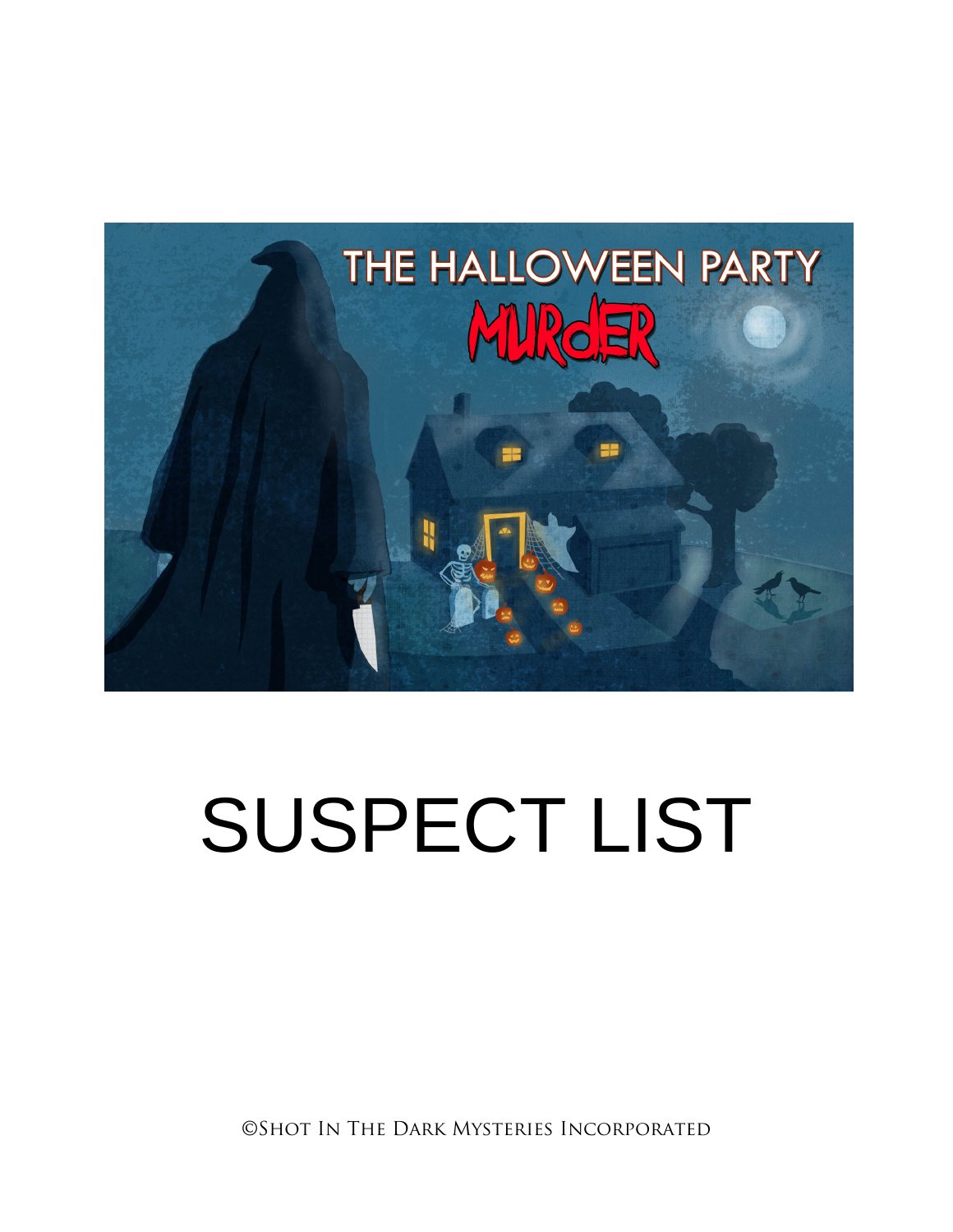# Aria Tate

Hostess of the annual Halloween party, Aria is a Halloween enthusiast. The parties she throws with her husband, Ben, are legendary among their tight-knit group of friends, and Aria has gained a reputation not just for her Halloween party, but also among those in the neighbourhood for her realistic Halloween yard "haunts". Of course, the neighbourhood kids love her because she hands out the most "good" candy. Aria insists everyone attend her parties in costume, whatever the costume may be.

#### Nicole Wolf

Sister of Kieran Wolf, Nicole is fun-loving and outgoing, and these traits often get her into trouble. A thrill-seeker to the core, Nicole is a ball of energy, rarely sitting down for long enough. This fire-cracker of a woman wakes up at dawn, goes to bed late and is usually too busy climbing rock faces or racing motorcycles to answer her phone. Regardless of her adventures though, she never misses her weekly lunch date with her best friend, Africa Meadows.

## Africa Meadows

Born to eccentric parents, Africa's name sounds far more glamorous than this down-to-earth woman feels she deserves. The kind woman of the group, she's considered the "peace-keeper" and is quick to resolve any differences between members of this group of friends. Grounded and peaceful, Africa knows nothing but diplomacy and tact, and laughs when her friends tell her that she's a saint. Africa is not a huge fan of Halloween, but is never one to pass up a chance to hang out with her friends.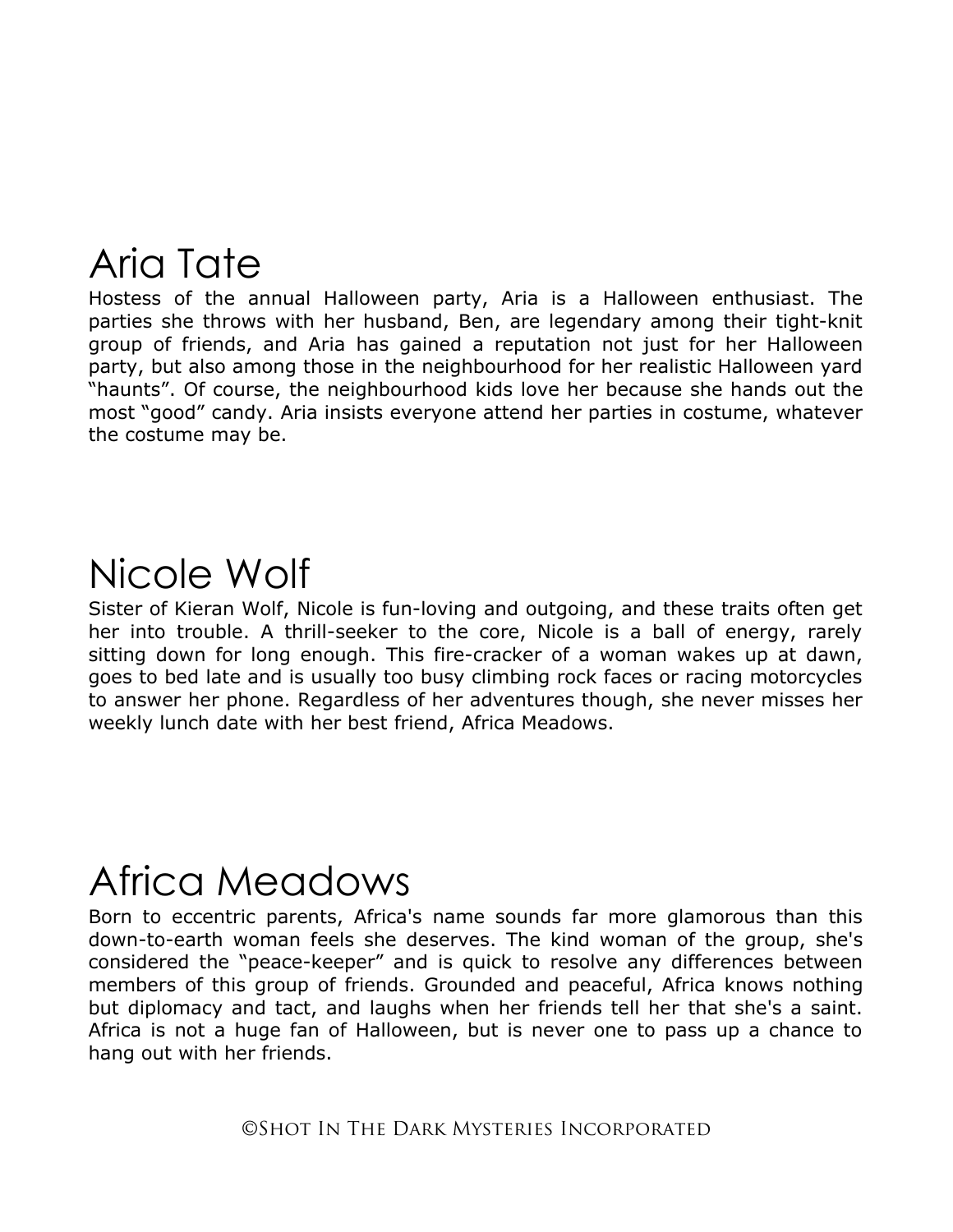#### Leona Moonstar

A new face in the group, most have not met Leona before tonight, and her reasons for attending the party are a bit of a mystery in themselves. A softspoken woman, Leona has not revealed much about herself to the others, and has generally kept to herself instead of mingling. When others have spoken with her, she is polite but not forthcoming about herself or who else she knows at the party.

## Kayla Kingsley

Wife of Trevor Kingsley, Kayla is a new face for the group – most haven't met her until the Halloween party. Still, Kayla is friendly and outgoing, and clearly loves having a good time. With a loud, infectious laugh and a smile that could knock someone off their feet, Kayla is new, but has quickly become a favourite to the other guests at the Halloween party.

#### Nora Stone

A new face in this tight-knit group of friends, Nora is a bit of a mystery. Spirited and independent, Nora's mere presence commands attention. This stranger's class and style is apparent even as she is dressed in a classic costume, and while she doesn't give much about herself away, she is quick to question others, and easily draws information out of anyone with whom she speaks. Nora is strong yet elegant, and clearly sticks out from the rest of the laid-back Halloween party guests.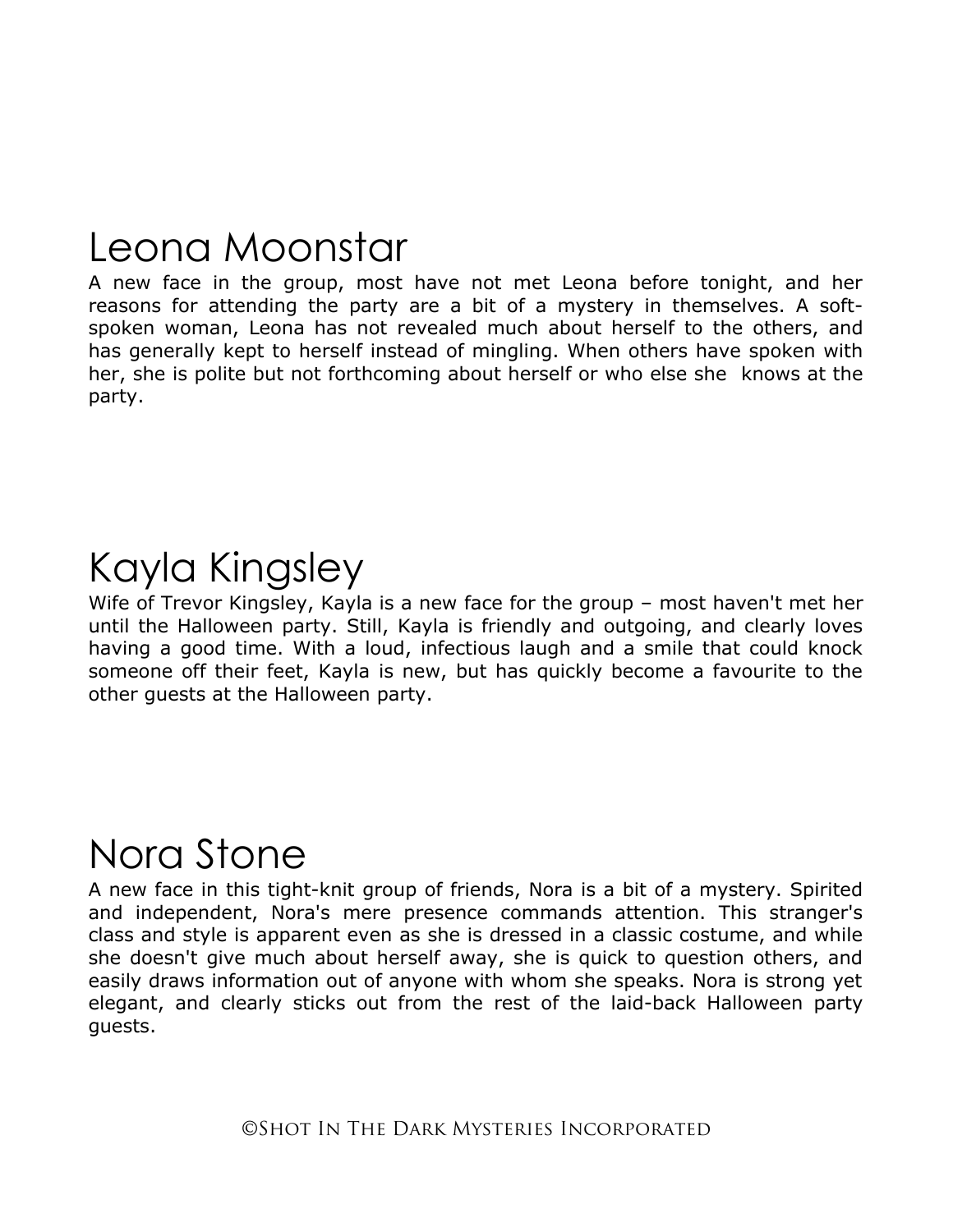# Gloria Rodriguez

Wife of Will Rodriguez, Gloria is a stranger to this group of friends, and is not very forthcoming about herself or her reasons for being invited to the Halloween party. A skittish woman with shifty eyes, she stays close by Will's side and does not seem keen to make many friends at the Halloween party tonight. Regardless, she is a keen sleuth and quick to ask many questions of the others at the party, regardless of whether they are considered proper and polite or not.

#### Maddy McBride

Maddy is attending the party alongside Dylan Webber. Fun-loving and lively, this young-at-heart woman still lives her life as though she's a college student, partying every night and waking up at noon. Ben and Aria's Halloween party is a detour from her usual evening out (and Dylan a detour from her usual date). Maddy has a tendency to gossip about others, and has been told on more than one occasion that she needs a "filter".

# Ben Tate

Husband of Aria Tate, Ben is co-host of the annual Halloween party, and his technical knowledge of machinery has translated perfectly to creating realistic front yard Halloween "haunts" that grow more and more elaborate each year. A Halloween enthusiast, Ben begins planning and building elements of the Tate's yard display in March of each year, and his creations have been featured on the news and in the newspaper for the past three years running. Ben wears an elaborate Halloween costume, and prides himself on having the best costume at the party.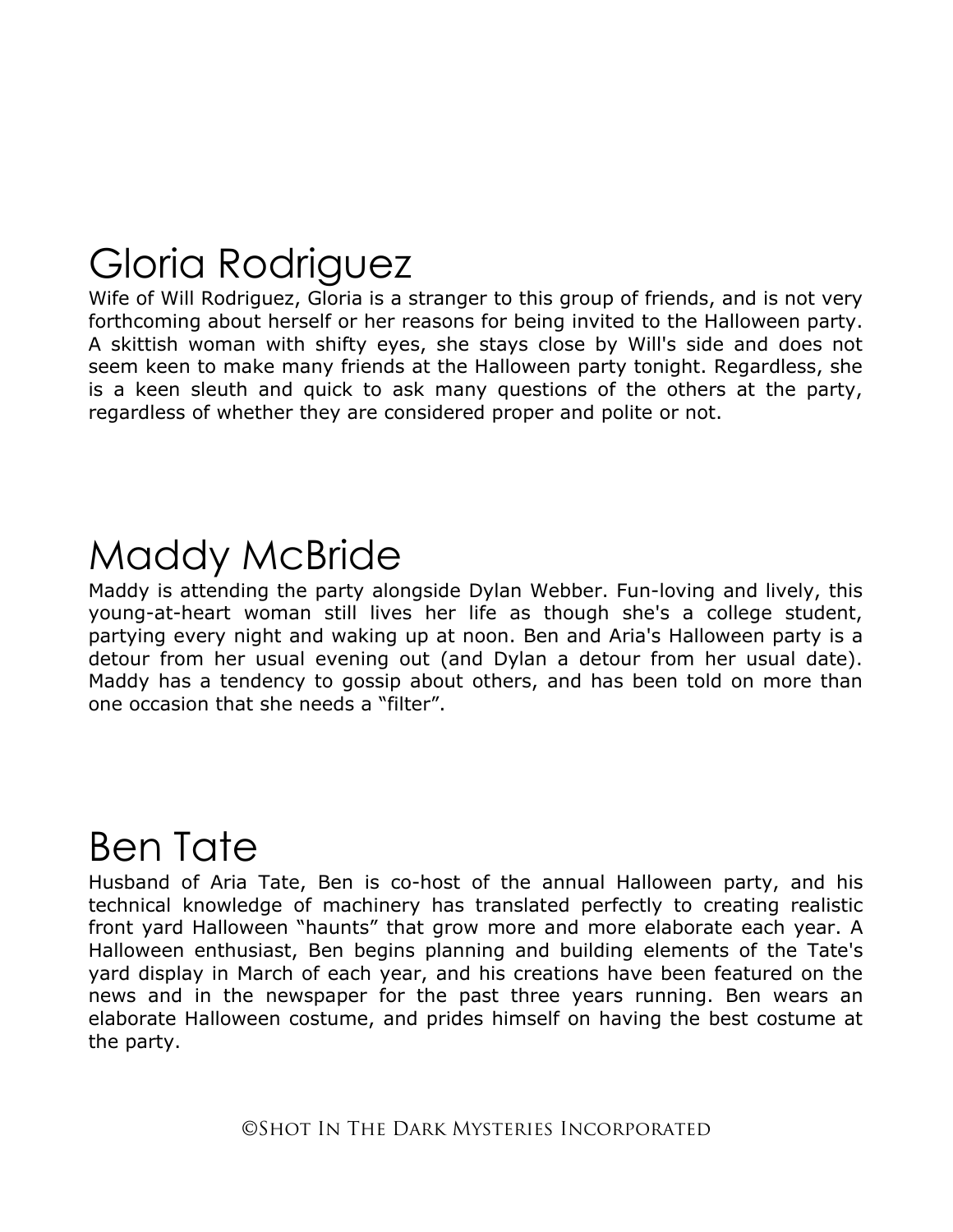## Kieran Wolf

The "player" of the group, Kieran is a serial dater – at least, he was until recently, when he met a woman named Jules Parker and swore off his playboy ways. Arguably the glue that holds this tight-knit group of friends together, it's ultimately Kieran's approval (or lack thereof) that decides the fate of "outsiders" whether they end up being accepted by the others. Good-looking, charismatic and aware of how much even strangers adore him, Kieran is also the brother of another guest, Nicole Wolf.

#### Brett McKnight

Genuine nice guy Brett McKnight was the best friend of the victim, Jules Parker, and joined the group when Kieran Wolf began dating Jules Parker. While not much is known about him, he is generally kind, unassuming and usually the butt of most of the group's jokes, owing to the fact that he was in the "friend zone" with the victim. Brett is unlucky in love, and come to mention it, career and life in general as well. Brett enjoys having fun, and Halloween is his favourite holiday.

### Blaine Higgins

Best friend of Kieran Wolf, Blaine prides himself on being a man about town. Single and loving it, Blaine spends his weekends picking up women in bars and drinking with his friends. Blaine is very opinionated, and loves to "explain the world" to those who he believes are less intelligent than he is. He loves watching sports, UFC and playing Xbox, and brags about how, without a woman around, he never has to fight over the remote.